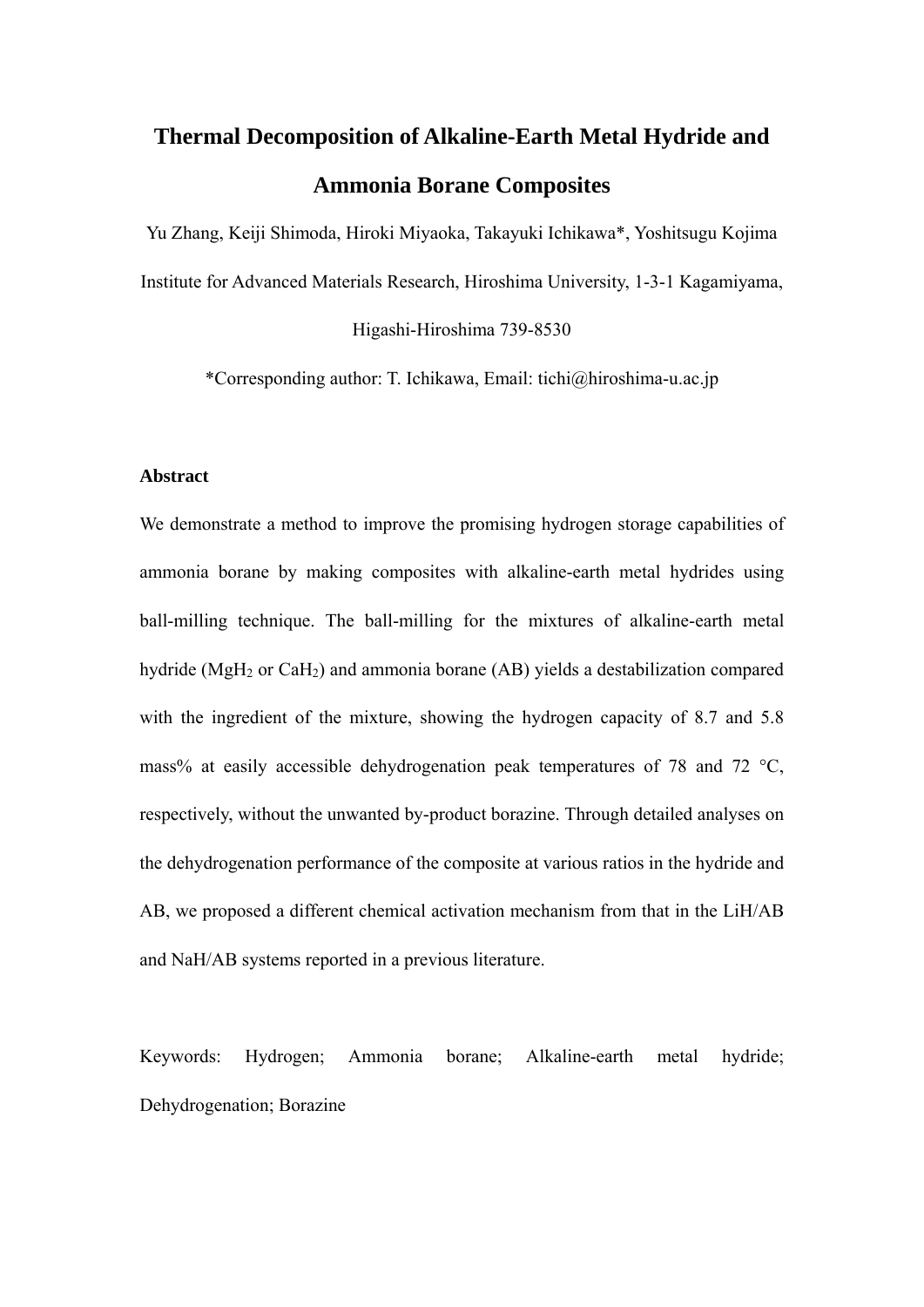## **1. Introduction**

With fossil fuel reserves running low and energy demand rising, the search for alternative fuels is a matter of great importance [1-2]. Hydrogen as a secondary energy is generally considered as the most ideal fuel from the comprehensive clean energy concept [3-5]. For the on-board application of hydrogen energy as a transportation fuel, one of the most important technological challenges is the discovery and development of safe and economically viable solid-state storage materials for hydrogen [6-8]. However, two major obstacles for a widespread use of hydrogen especially for mobile applications have proven to be critical: hydrogen production and hydrogen storage [9]. Since storing pure hydrogen is out of question for a variety of reasons (volumetric energy density), one of the key steps on the road to a working hydrogen economy will be the development of an efficient hydrogen storage material. The volumetric density of compressed hydrogen or the liquefied temperature of liquid hydrogen are considered too "low" for transport applications [1] and many researchers consider chemical hydrides as a more viable alternative [6].

Ammonia borane (AB, NH<sub>3</sub>BH<sub>3</sub>), contains  $\sim$ 19.6 mass% hydrogen, and has been considered as a hydrogen storage material [10-11]. Hydrogen is generated in three stages when tetragonal ammonia borane is heated, with a single equivalent of hydrogen evolved in each stage at ca. 110, 150, and 400-900 °C in temperature ramping experiments [12-14]. The first equivalent hydrogen can also be released at temperatures as low as 70 °C in isothermal experiments, but only after a long induction period. However, only  $\sim 6.3$  mass% can be released in the temperature range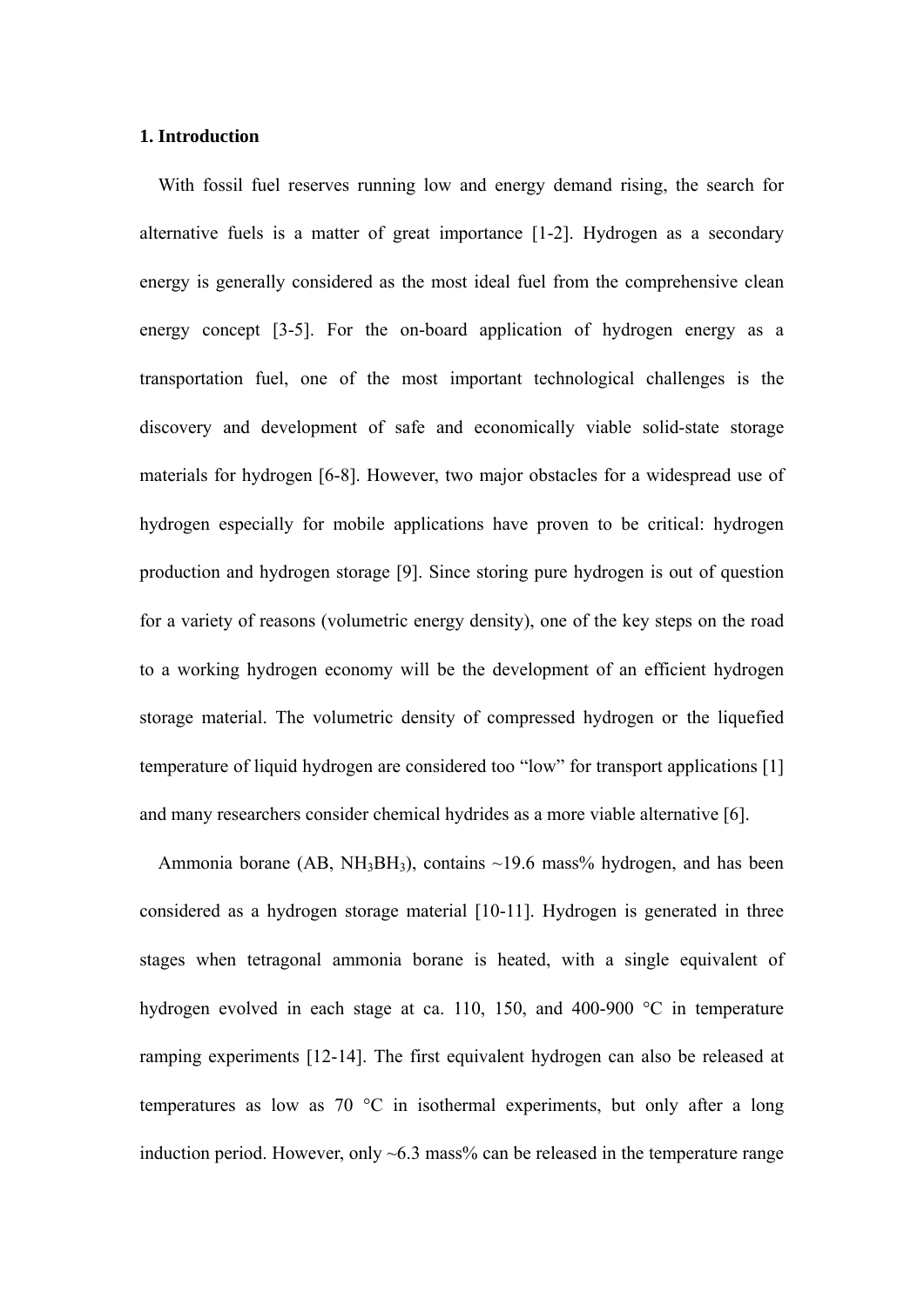of 70-120 °C, indicating it would be inapplicable to meeting with the DOE's 2015 target for a successful on-board hydrogen storage system (9.0 mass% of pure hydrogen easily released up to 85 °C) [15].

Several approaches, including use of various transition metals and base-metal catalysts [16], acid catalysis [17], particle size effects from nanoscaffolds [18], ionic liquids [19], and carbon cryogels [20-21], etc., have been reported to improve the dehydrogenation properties of AB in terms of the reduced dehydrogenation temperatures, accelerated  $H_2$  release kinetics, and/or minimized byproduct like borazine release [16-19]. Recent efforts to modify the kinetics and thermodynamics of H2 release from AB have been made by replacing one H with an alkali metal [22-23], i.e., LiNH<sub>2</sub>BH<sub>3</sub> and NaNH<sub>2</sub>BH<sub>3</sub>, and alkaline-earth metal hydrides [24-28], which shows a significant enhance of dehydrogenation kinetics and a suppressed borazine release. These amidoboranes release large amount of hydrogen with no measurable borazine formation. Based on these efforts to develop this novel chemical activation approach, we further extended the destabilizer scope to alkaline-earth metal hydrides. In this work, we found that mechanically milled AB with alkaline-earth metal hydrides ( $M$ H<sub>2</sub>,  $M$  = Mg and Ca) can also dramatically improve the dehydrogenation kinetics of AB.

## **2. Experimental details**

The starting material MgH<sub>2</sub>, CaH<sub>2</sub> (purity 95 %) and ammonia borane (NH<sub>3</sub>BH<sub>3</sub>, AB, purity 90%) were purchased from Sigma-Aldrich Co. Ltd. These materials were used as-received without any purification. All the samples were handled in an argon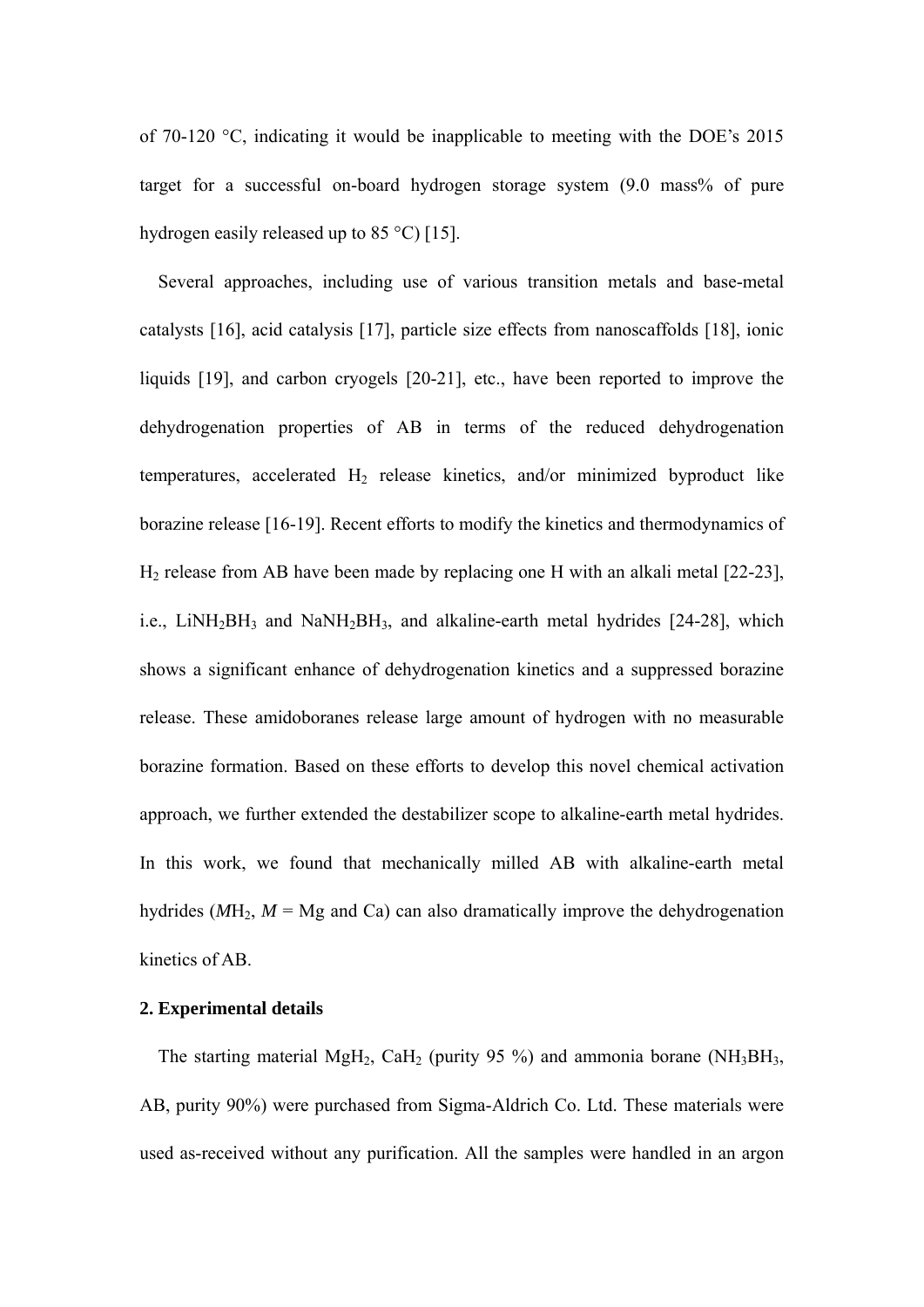glovebox purified by a gas recycling purification system (MP-P60W, Miwa MFG Co., Ltd.) to minimize the oxygen and water content.

The MgH<sub>2</sub>/AB and CaH<sub>2</sub>/AB samples were prepared by ball-milling alkaline-earth metal hydrides with ammonia borane in a molar ratio of 1:1 (total 300 mg) under Ar atmosphere (0.1 MPa) for 10 h by using stainless steel vial and 20 steel balls with diameter of 7 mm in a planetary mill apparatus (Fritsch 7) at 370 rpm. The ball to powder weight ratio is 100:1. Other alkaline-earth metal amidoboranes were prepared in the same procedure by ball-milling AB with the corresponding alkaline-earth metal hydrides at various molar ratios.

The gas desorption behaviors of all the products were examined by thermal desorption mass spectroscopy measurements (TDMS, M-QA200TS, Anelva; detection limit:  $1e^{-11}$  nA) combined with thermogravimetry (TG; TG8120, Rigaku). The heating rate is  $1 \text{ °C min}^{-1}$  and the helium gas flow speed is 300 mL min<sup>-1</sup>. The structure of samples was characterized by X-ray diffraction measurement (XRD; RINT-2100, Rigaku, CuKα radiation). The Fourier transform infrared spectroscopy (FT-IR; Spectrum One, Perkinelmer) measurements were performed by using a diffuse reflection cell to examine IR active stretching modes of powder samples in the as-milled alkaline-earth metal amidoboranes products. For FT-IR measurements, all the samples were diluted by potassium bromide (KBr) down to 10 mass%. Additionally, the FT-IR equipment is also installed inside a home-made glove-box filled with purified argon gas.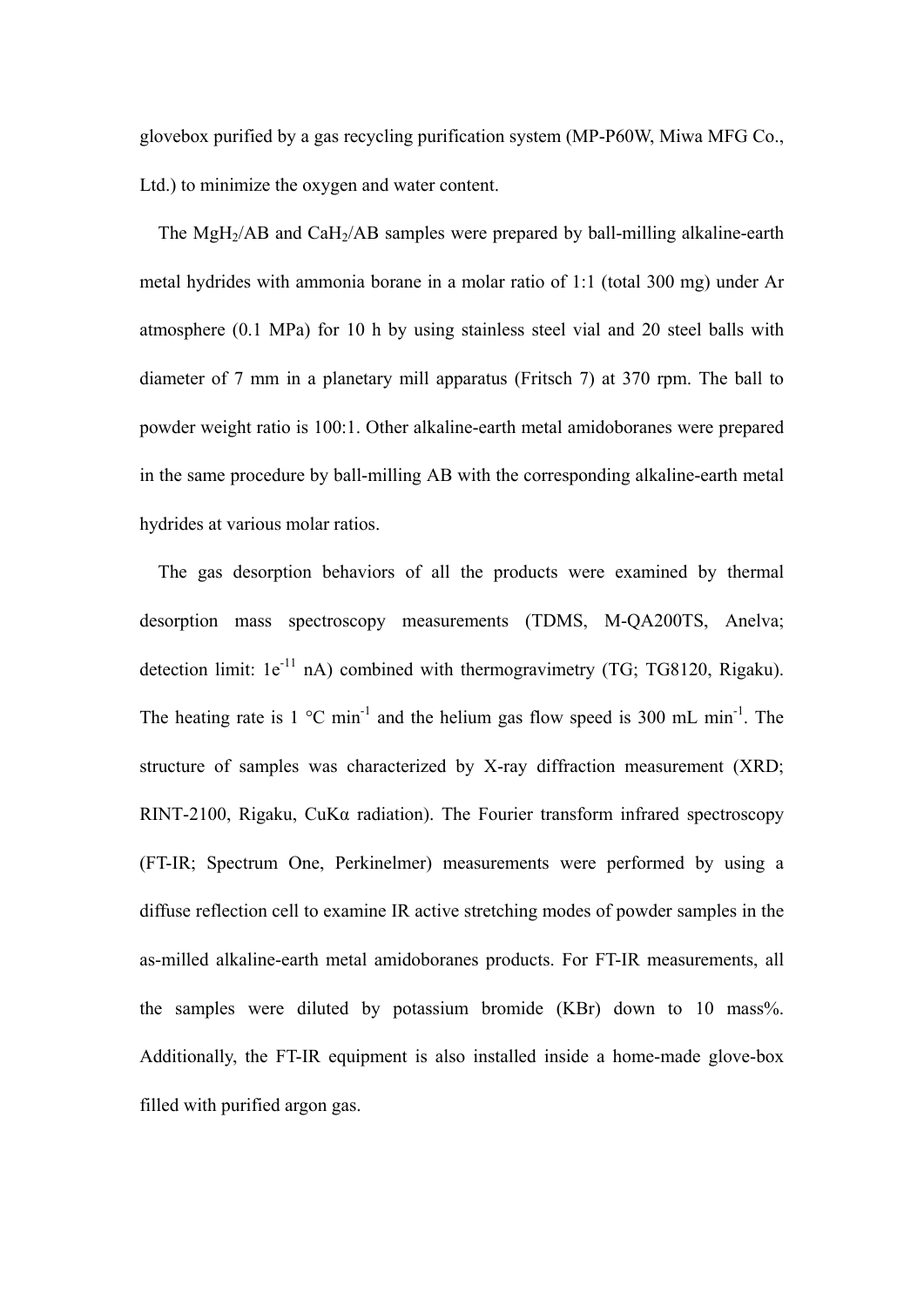## **3. Results and discussion.**

Fig. 1 showed the thermal decomposition behaviors of the AB composites with MgH<sub>2</sub> or CaH<sub>2</sub> by using TG-TDMS at temperatures up to 120  $^{\circ}$ C with a heating rate of 1  $^{\circ}$ C min<sup>-1</sup>. Neat AB releases about 6.3 mass% of H<sub>2</sub> in the temperature range of 70-120 °C and requires an initial induction period of around 30 min at 100 °C prior to hydrogen release, as reported in the previously results [6]. Compared to neat AB, mechanically milling AB with alkaline-earth metal hydride can significantly improve the dehydrogenation properties, such as lower dehydrogenation temperature and enhanced dehydrogenation quantity. MgH<sub>2</sub>/AB began to release hydrogen at as low as 50 °C and most of hydrogen was released at 78 °C. The fact that ball mill MgH<sub>2</sub> and CaH<sub>2</sub> can lower the temperature of hydrogen release is very similar to the results from a recent work [28]. However, at present, we can not obtain any solid evidence about the chemically or physically react of  $MgH_2$  or CaH<sub>2</sub> react with AB. Totally 8.7 mass% of hydrogen based upon added AB and MgH2 were evolved at temperatures below 120 °C. It should be noted that, although a small amount of ammonia was detected during the dehydrogenation process, the ammonia emission was not synchronized with hydrogen desorption peak. Unlike the solvent-containing  $Ca(NH<sub>2</sub>BH<sub>3</sub>)<sub>2</sub>$ . 2THF, which releases organic molecules in addition to hydrogen, solvent-free CaH<sub>2</sub>/AB mixtures show a cleaner desorption profile with definite hydrogen desorption temperature [29]. CaH<sub>2</sub>/AB mixtures start to desorb hydrogen at  $\sim$ 45 °C with vigorous hydrogen release at ~72 °C and ~88 °C. Mass loss begins at temperatures as low as 55 °C with *ca.* 5.8 mass% total loss up to 120 °C. It should be noted that only trace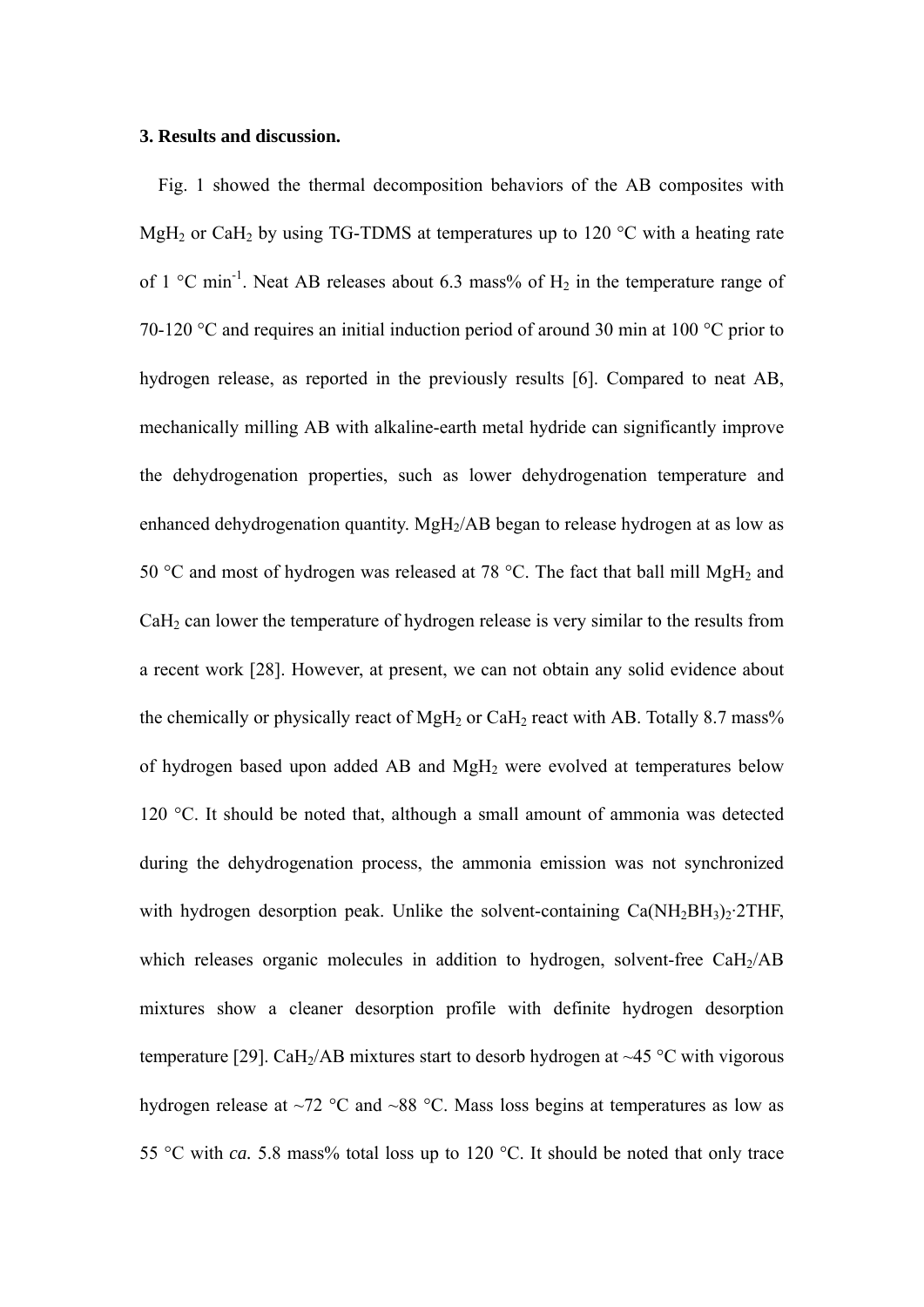ammonia was detected throughout the decomposition process of the CaH2/AB sample compared with MgH2/AB mixture, indicating this specific sample holds satisfactory performance in suppressing the volatile by-products, i.e. there is no unwanted by-product borazine in the released gas. The peculiar performance of the two samples may attribute to the stronger ionicity of  $Ca^{2+}$  than  $Mg^{2+}$ , which can affect the crystal and electronic structure of AB and efficiently suppress the release of NH<sub>3</sub>. This is of significantly importance for its application in fuel cell.

The powder X-ray diffraction (XRD) pattern for samples is shown in Fig. 2. Both the ball milling alkaline-earth metal hydride and AB mixtures are typical of a multicomponent system. For ball milled mixture of MgH2/AB and CaH2/AB, all peaks can be indexed to NH3BH3 and corresponding metal hydride. The result seems to show that metal hydride does not react with the NH<sub>3</sub>BH<sub>3</sub> during the milling process, which is different from the reported  $LiNH<sub>2</sub>BH<sub>3</sub>$  and  $NaNH<sub>2</sub>BH<sub>3</sub>$  compounds [22-23]. XRD on the products of these alkaline-earth metal hydride/AB mixtures after desorption indicated formation of amorphous phases, which prevents direct determination of their structure. The diffraction peaks of  $MgH_2$  and CaH<sub>2</sub> can just be identified in the post-heating products together with the amorphous phases. The amorphous phase might be considered as a  $(BN)_x$  polymer for its high crystallization temperature (1000 °C). These results indicated that the products after dehydrogenation of alkaline-earth metal hydride/AB mixtures mainly included alkaline-earth metal hydride, amorphous  $(BN)_x$ , and  $H_2$ .

The IR spectra measured for the ball-milled samples consists of several strong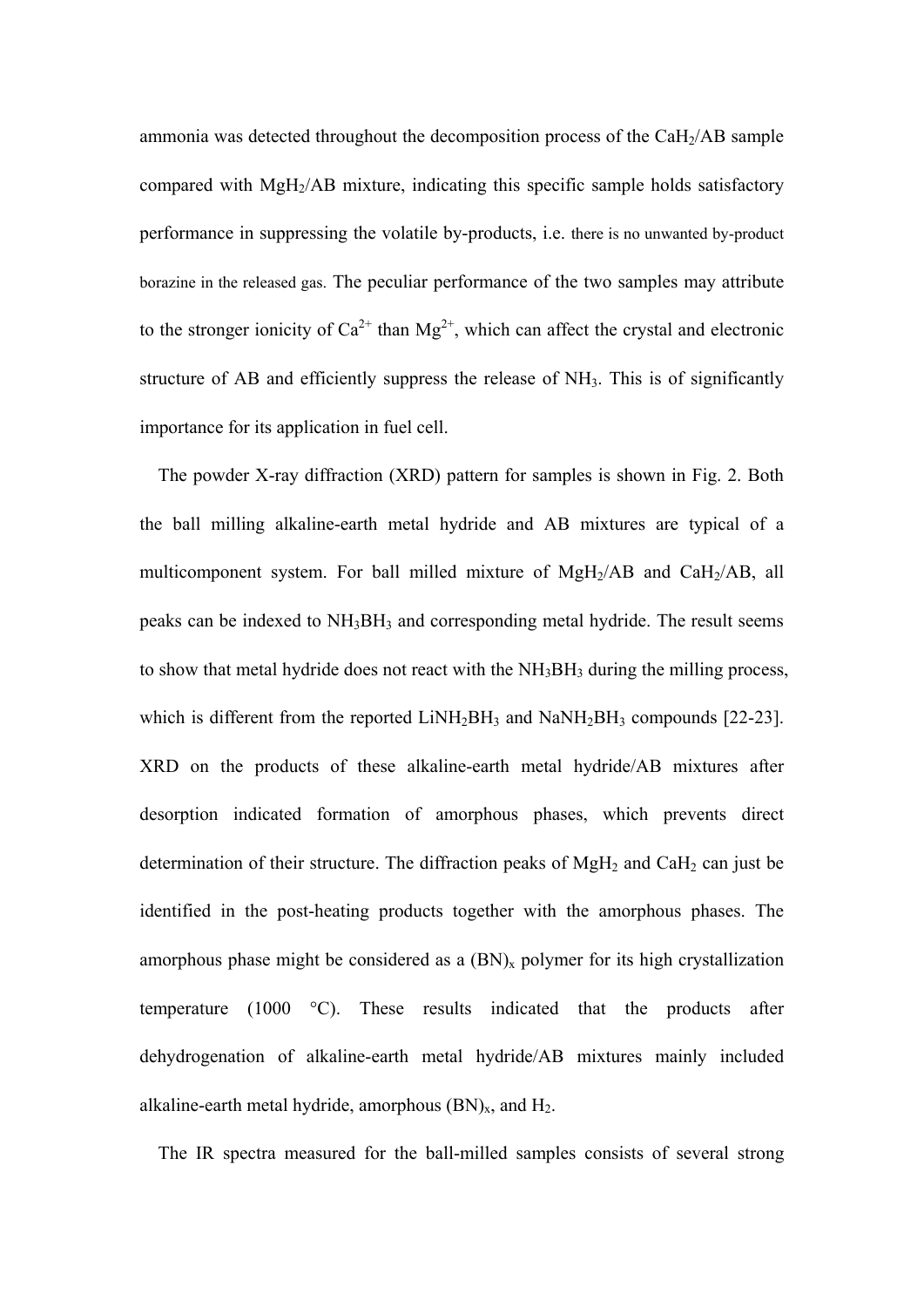absorption bands in the NH bending  $(1380 \text{ cm}^{-1} \text{ and } 1600 \text{ cm}^{-1})$ , BH bending  $(1060 \text{ m}^{-1} \text{)}$  $\text{cm}^{-1}$  and 1170 cm<sup>-1</sup>) and BH stretching region (2335 cm<sup>-1</sup>) and few less intense bands in the NH stretching region  $(3270 \text{ cm}^{-1})$  as shown in Fig. 3. The dramatic decay of intensity of the bands in the NH stretching and NH bending region is seen upon thermal decomposition of MgH<sub>2</sub>/AB and CaH<sub>2</sub>/AB mixtures. This is accompanied by a much less pronounced decrease of the bands assigned to BH stretching and BH bending modes.

Besides this excellent MH<sub>2</sub>/AB ( $M = Mg$ , Ca) samples, other nonstoichiometric alkaline-earth metal amidoboranes also exhibit superior dehydrogenation performance in compared with pristine AB. For instance, ball-milled  $MgH<sub>2</sub>/2AB$ ,  $MgH<sub>2</sub>/3AB$ , and MgH<sub>2</sub>/9AB samples show vigorous hydrogen release at about 88, 92, and 108  $^{\circ}C$ , respectively (Fig. 4). And ball-milled CaH $_2$ /2AB, CaH $_2$ /3AB and CaH $_2$ /9AB samples show vigorous hydrogen release at about 82, 85, and 87 °C, respectively (Fig. 4). It should be pointed out the beginning of decomposition temperatures of nonstoichiometric calcium amidoboranes are lower than 55 °C, which is much lower than the onset dehydrogenation temperatures of LiAB (90  $^{\circ}$ C) and NaAB (87  $^{\circ}$ C). Notably, another visible peak was observed to centre at around 113 °C, which correspond to the decomposition steps yielding excess of AB [10-12]. The excess of AB can decrease the dehydrogenation temperature and increase the mass of the released gas, most of which attributed to the thermolysis of the excessive AB. However, the gas was not pure hydrogen, and composed most hydrogen and a little ammonia. These findings clearly indicate that the  $M H/AB$  ( $M = Mg$ , Ca) systems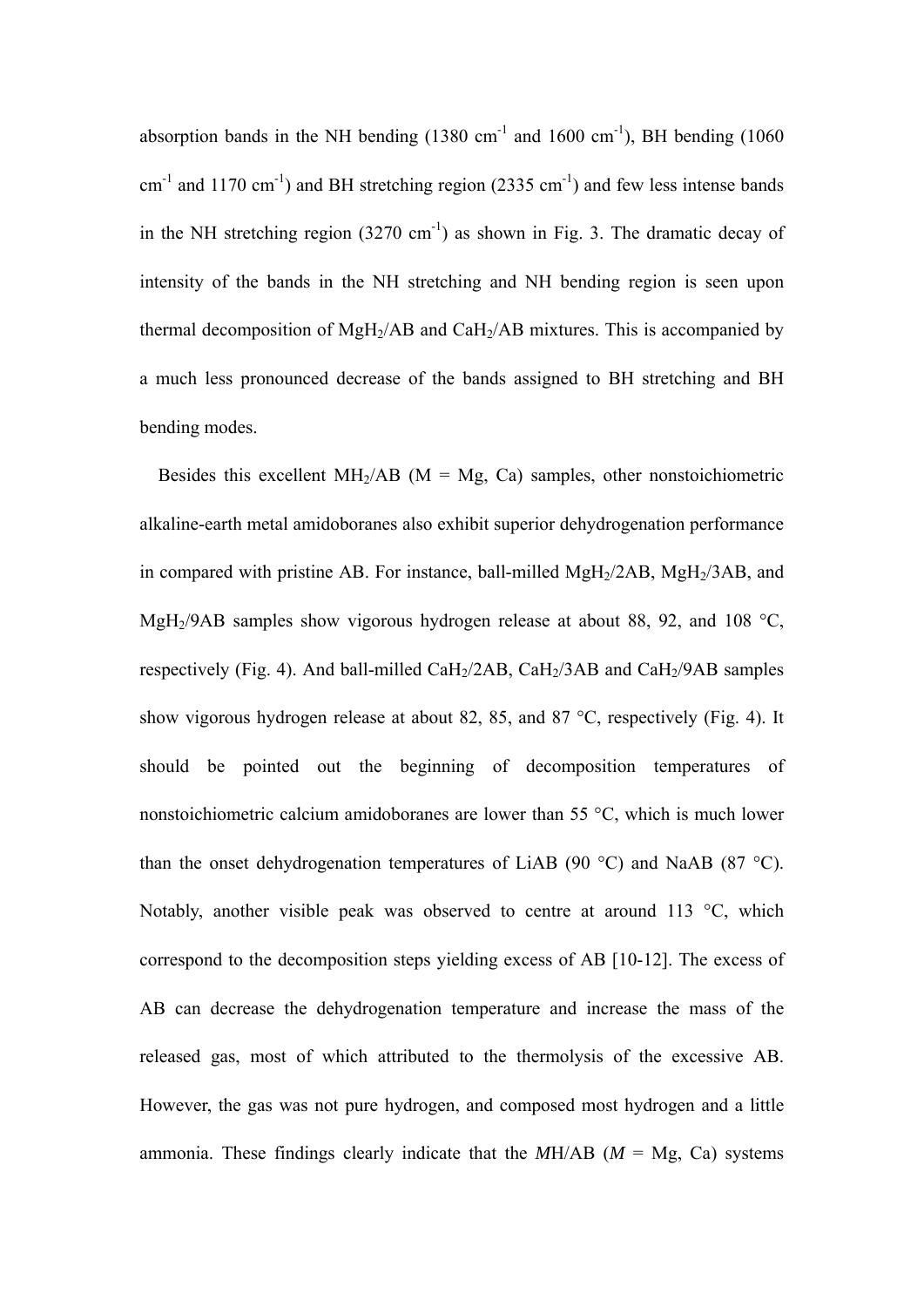involve a different chemical activation mechanism from that in the LiH/AB and NaH/AB systems reported in literature [22-23].

Mechanically milling AB with alkaline-earth metal hydride provides a simple and effective approach to destabilize AB for hydrogen storage application. The improved dehydrogenation properties of these products have been ascribed to the presence of both positive (protonic) and negative (protidic) hydrogen and avoidance of mass transport trough different phases as for the amide-hydride combination. The changes in the reaction kinetics reflect the different reactivity of hydrogen in the alkaline-earth metal hydride and AB mixtures. The existence of a stronger electron-donating alkaline-earth metal will induce considerable changes in the electronic state of N with concomitant modification of the chemical bonding between B and N. With more electrons being donated from alkaline-earth metal to  $NH<sub>3</sub>BH<sub>3</sub>$ , the degree of the hydridic B-H bond of NH<sub>3</sub>BH<sub>3</sub> is thus increased, which enhance its activity compared to those in solid AB. As a consequence, the chemical bonding of B-N, B-H and N-H will be affected. More importantly, the present study demonstrates that the hydrogen release reaction of AB can be made less exothermic by simple substitution of H in the  $NH<sub>3</sub>$  group by  $Li<sup>+</sup>$  cation [22-23]. This finding provides a new promising way to tune the problematic thermodynamics of AB, and to pursue the potential of fulfilling the hydride regeneration via solid-gas reaction. In addition, the existence of alkaline-earth ions, NH3BH3 molecules created more polar surroundings compared to the solid AB. Compared to reactions between  $NH<sub>3</sub>BH<sub>3</sub>$  in solid AB, the polar environments of  $MgH<sub>2</sub>/AB$  and CaH<sub>2</sub>/AB mixtures coupled with a change in the reactivity among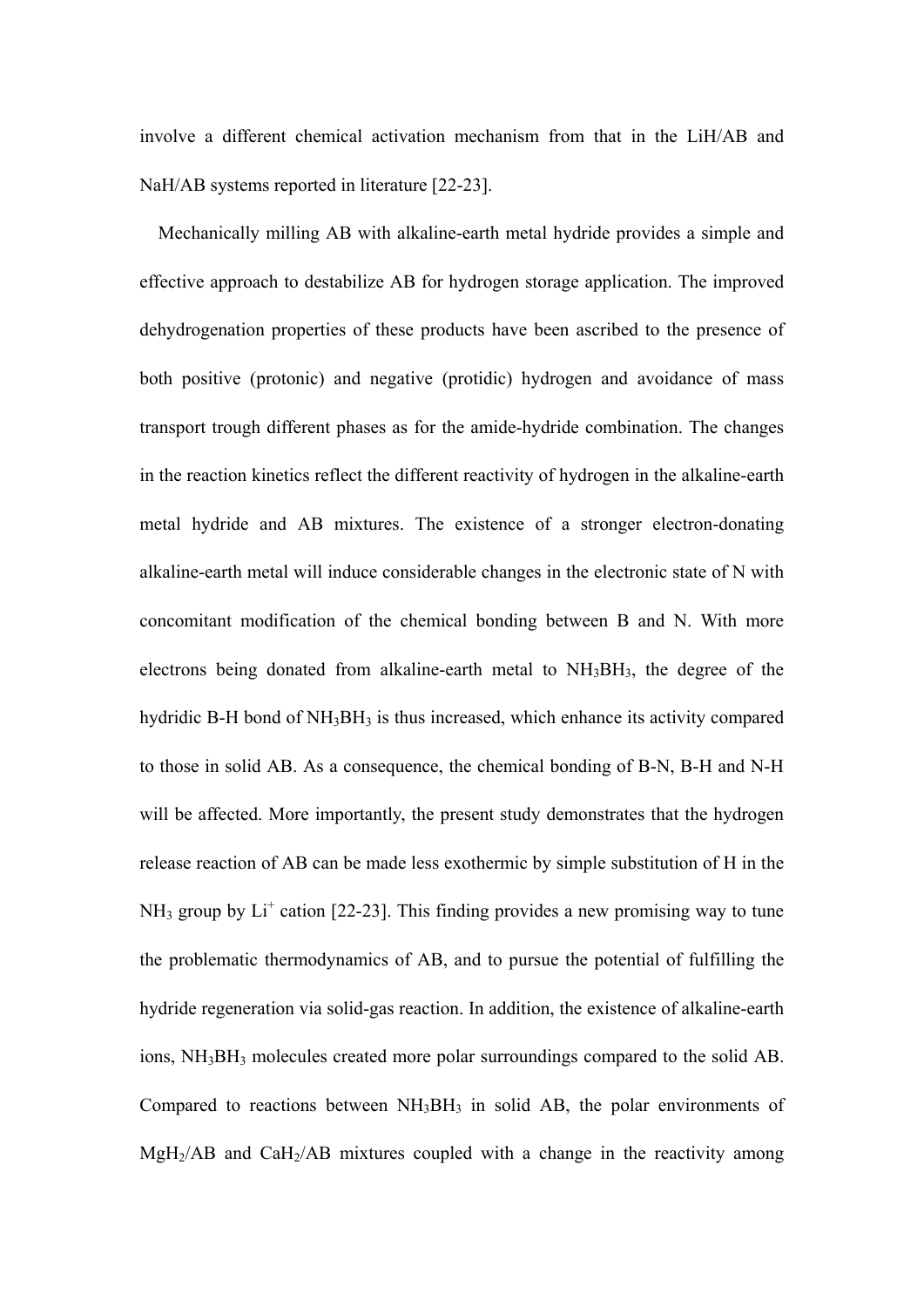these ions in the alkaline-earth metal hydride and AB mixtures will facilitate B-H and H-N interactions between the adjacent NH3BH3 molecules. This kind of activation role might be responsible for the observed easier release of H2.

#### **4. Conclusions**

We have shown that ball milling alkaline-earth metal hydride and AB mixtures yields a destabilized hydrogen storage material with hydrogen capacity 8.7 mass% and 5.8 mass% at easily accessible dehydrogenation temperatures without the unwanted by-product borazine. These materials offer significant advantages over their parent compound, ammonia borane. This research work, safe, economical, hydrogen-rich storage materials, meet the challenge in the move towards a hydrogen-based energy economy.

#### **Acknowledgment**

Financial support from the New Energy and Industrial Technology Development Organization (NEDO) within the project of "Advanced Fundamental Research on Hydrogen Storage Materials" is kindly acknowledged.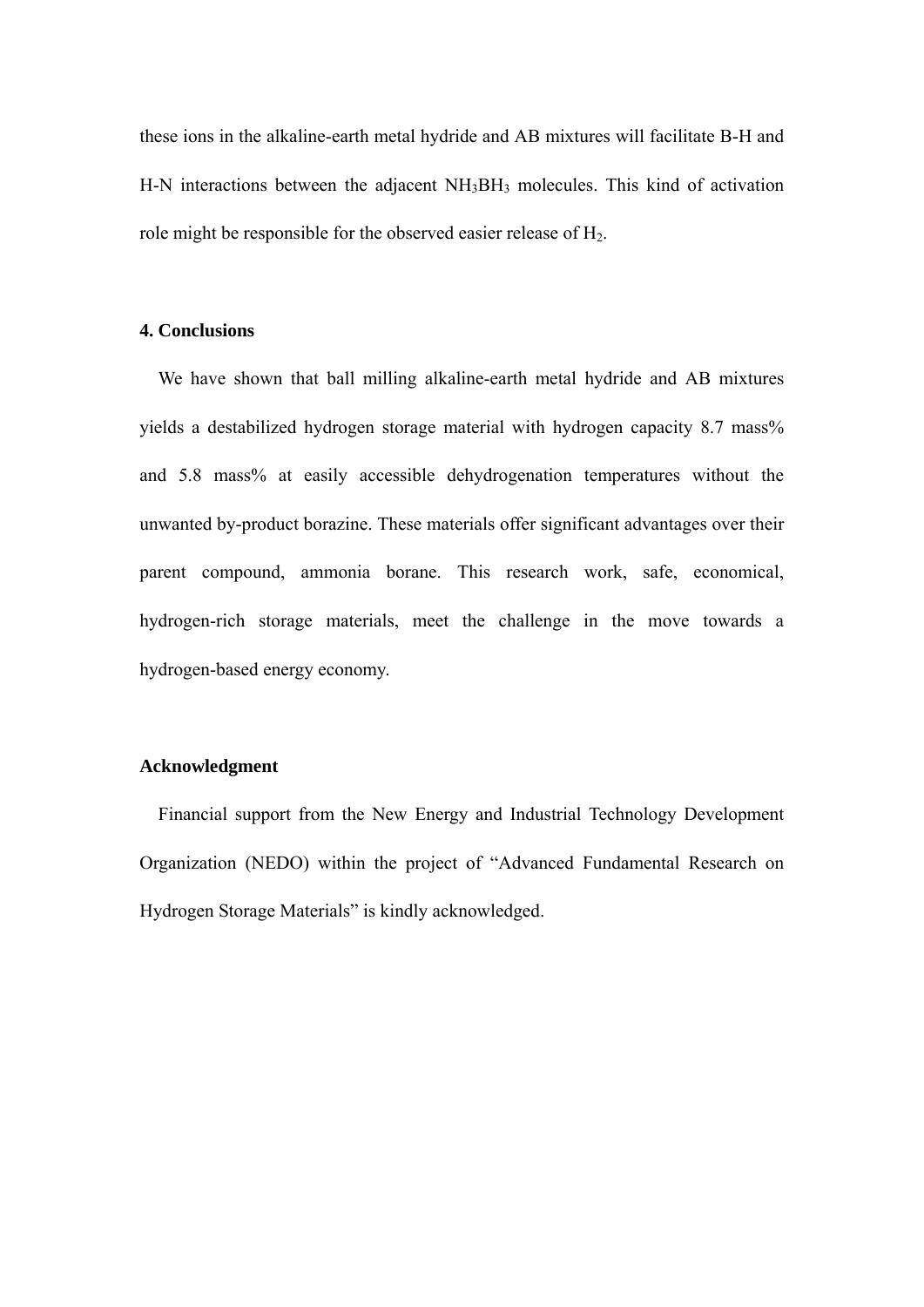# **References**

[1] Züttel A. Hydrogen storage and distribution systems. Mitig Adapt Strat Glob Change 2007;12:343–65.

[2] Zhang XB, Yan JM, Han S, Shioyama H, Xu Q. Magnetically recyclable Fe@Pt core−shell nanoparticles and their use as electrocatalysts for ammonia borane oxidation: the role of crystallinity of the core. J Am Chem Soc 2009; 131(8):2778-79.

[3] Schlapbach L, Züttel A. Hydrogen-storage materials for mobile applications. Nature 2001; 414:353–8.

[4] Momen G, Hermosilla G, Michau A, Pons M, Firdaouss M, Hassouni K. Hydrogen storage in an activated carbon bed: effect of energy release on storage capacity of the tank. Int J Hydrogen Energy 2009; 34(9):3799–808.

[5] Lee TB, McKee ML. Mechanistic study of LiNH<sub>2</sub>BH<sub>3</sub> formation from  $(LiH)_4$  + NH3BH3 and subsequent dehydrogenation. Inorg Chem 2009;48(16):7564–75.

[6] Stowe AC, Shaw WJ, Linehan JC, Schmid B, Autrey T. In situ solid state  ${}^{11}B$ MAS-NMR studies of the thermal decomposition of ammonia borane mechanistic studies of the hydrogen release pathways from a solid state hydrogen storage material. Phys Chem Chem Phys 2007, 9(15):1831-6.

[7] Song SY, Zhang Y, Xing Y, Wang C, Feng J, Shi WD, Zheng GL, Zhang HJ. Rectangular AgIn( $WO<sub>4</sub>$ )<sub>2</sub> nanotubes: a promising photoelectric material. Adv Funct Mater 2008;18(16):2328-34.

[8] Tambvekar SV, Subrahmnyam M. Photocatalytic generation of hydrogen from hydrogen sulfide: An energy bargain. Int J Hydrogen Energy 1997; 22(10-11):959-65.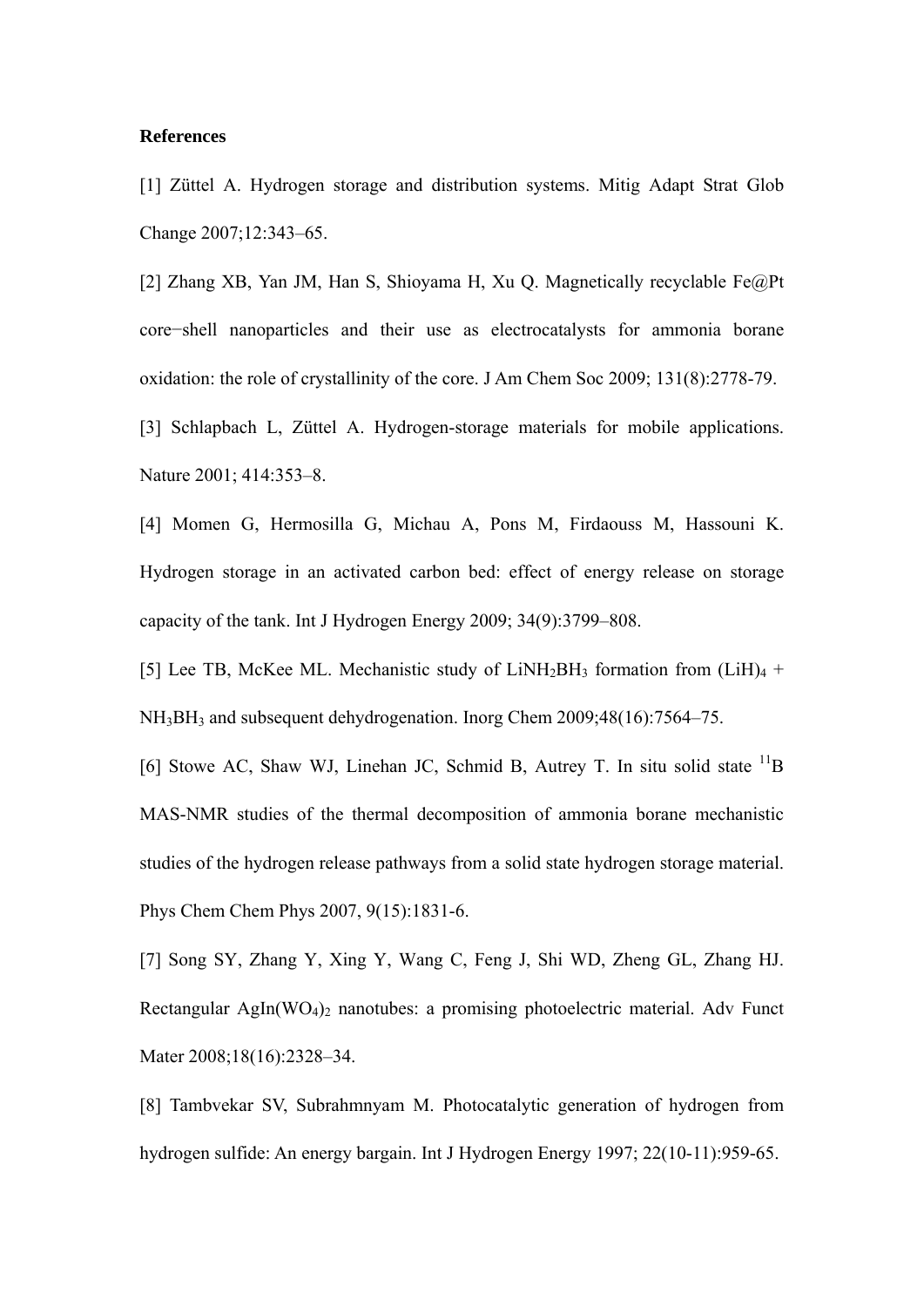[9] Yang XJ, Cheng FY, Liang J, Tao ZL, Chen J. Pt*x*Ni1−*x* nanoparticles as catalysts for hydrogen generation from hydrolysis of ammonia borane. Int J Hydrogen Energy 2009;34(21):8785–91.

[10] Stephens FH, Pons V, Baker RT. Ammonia–borane: the hydrogen source par excellence? Dalton Trans 2007;25:2613-26.

[11] Pons V, Baker RT, Szymczak NK, Heldebrant DJ, Linehan JC, Matus MH, Grant DJ, Dixon D. Coordination of aminoborane, NH2BH2, dictates selectivity and extent of H2 release in metal-catalysed ammonia borane dehydrogenation. Chem Commun 2008:6597–99.

[12] Bowden M, Kemmitt T, Shaw W, Hess N, Linehan J, Gutowski M, et al. Mechanistic studies of hydrogen release from solid amine borane materials. Mater Res Soc Symp Proc 2006;927(EE-02-04):0927.

[13] Bluhm ME, Bradley MG, Butterick R, Kusari U, Sneddon LG. Amineborane-based chemical hydrogen storage: enhanced ammonia borane dehydrogenation in ionic liquids. J Am Chem Soc 2006;128(24):7748-9.

[14] Wolf G, Baumann J, Baitalow F, Hoffmann FP. Calorimetric process monitoring of thermal decomposition of B-N-H compounds. Thermochim Acta 2000, 343(1-2):19-25.

[15] Satyapal S, Petrovic J, Read C, Thomas G, Ordaz G. The U.S. department of energy's national hydrogen storage project: progress towards meeting hydrogen-powered vehicle requirements. Catal Today 2007, 120(3-4):246-256.

[16] Denney MC, Pons V, Hebden TJ, Heinekey M, Goldberg KI. Efficient catalysis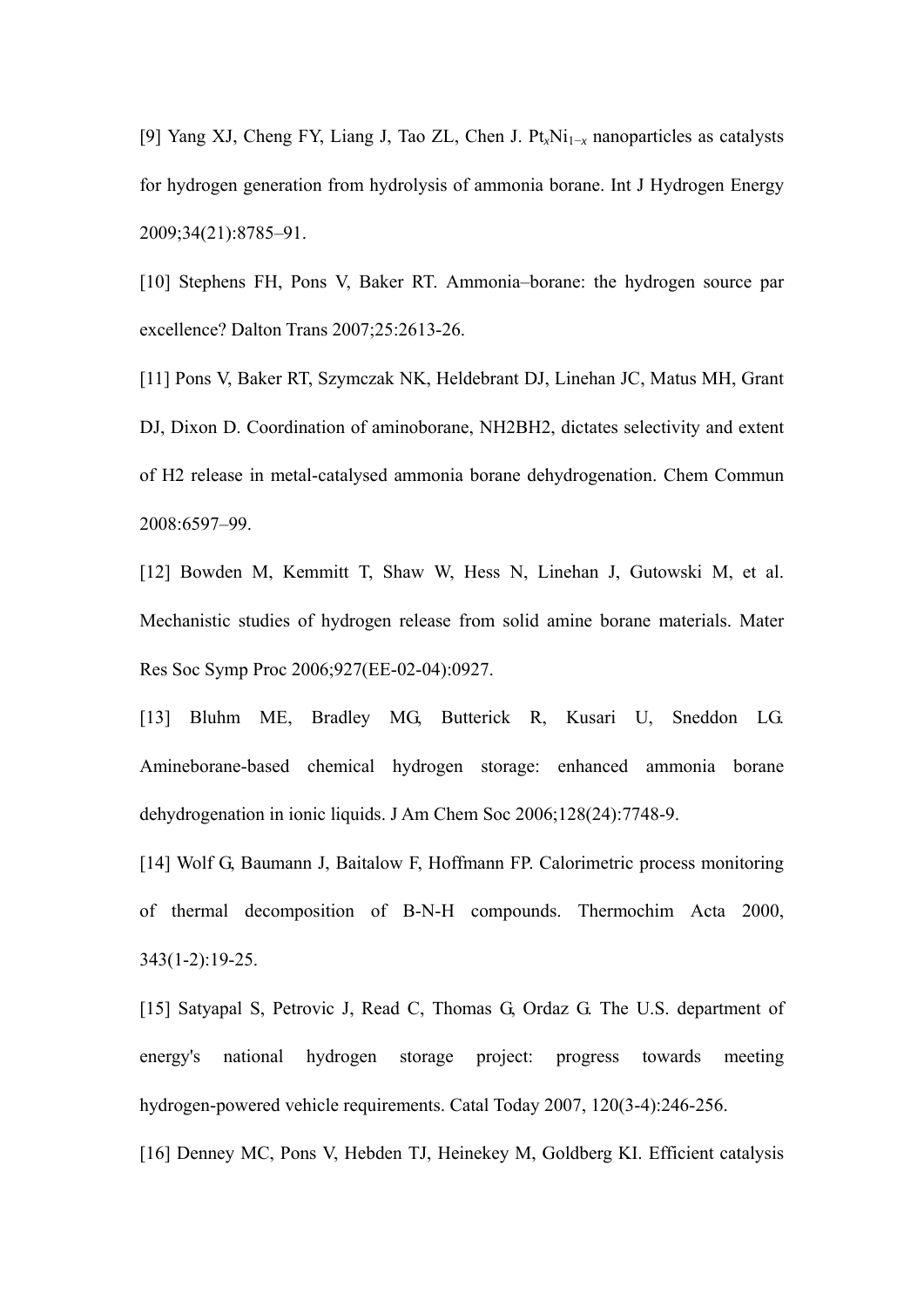of ammonia borane dehydrogenation. J Am Chem Soc 2006;128(37):12048–49.

[17] Stephens FH, Baker RT, Matus MH, Grant DJ, Dixon DA. Acid initiation of ammonia-borane dehydrogenation for hydrogen storage. Angew Chem Int Ed 2007;46(5):746–49.

[18] Gutowska A, Li L, Shin Y, Wang CM, Li XS, Linehan JC, Smith RS, Kay BD, Schmid B, Shaw W, Gutowski M, Autrey T. Nanoscaffold mediates hydrogen release and the reactivity of ammonia borane. Angew Chem Int Ed 2005; 44(23):3578–82.

[19] Bluhm ME, Bradley MG, Butterick R, Kusari U, Sneddon LG. Amineborane-based chemical hydrogen storage: enhanced ammonia borane dehydrogenation in ionic liquids. J Am Chem Soc 2006; 128(24):7748–49.

[20] Sepehri S, Feaver A, Shaw WJ, Howard CJ, Zhang QF, Autrey T, Cao GZ. Spectroscopic studies of dehydrogenation of ammonia borane in carbon cryogel. Journal of physical chemistry B 2007; 111: 14285-9.

[21] Feaver A, Sepehri S, Shamberger P, Stowe A, Autrey T, Cao GZ. Coherent carbon cryogel-ammonia borane nanocomposites for H2 storage. Journal of physical chemistry B 2007; 111:7469-72.

[22] Xiong Z, Yong CK, Wu G, Chen P, Shaw W, Karkamkar A, Autrey T, Jones MO, Johnson SR, Edwards PP, David WIF. High-capacity hydrogen storage in lithium and sodium amidoboranes. Nat Mater 2008;7:138-41.

[23] Wu H, Zhou W, Yildirim T. Alkali and alkaline-earth metal amidoboranes: structure, crystal chemistry, and hydrogen storage properties. J Am Chem Soc 2008; 130(44):14834-39.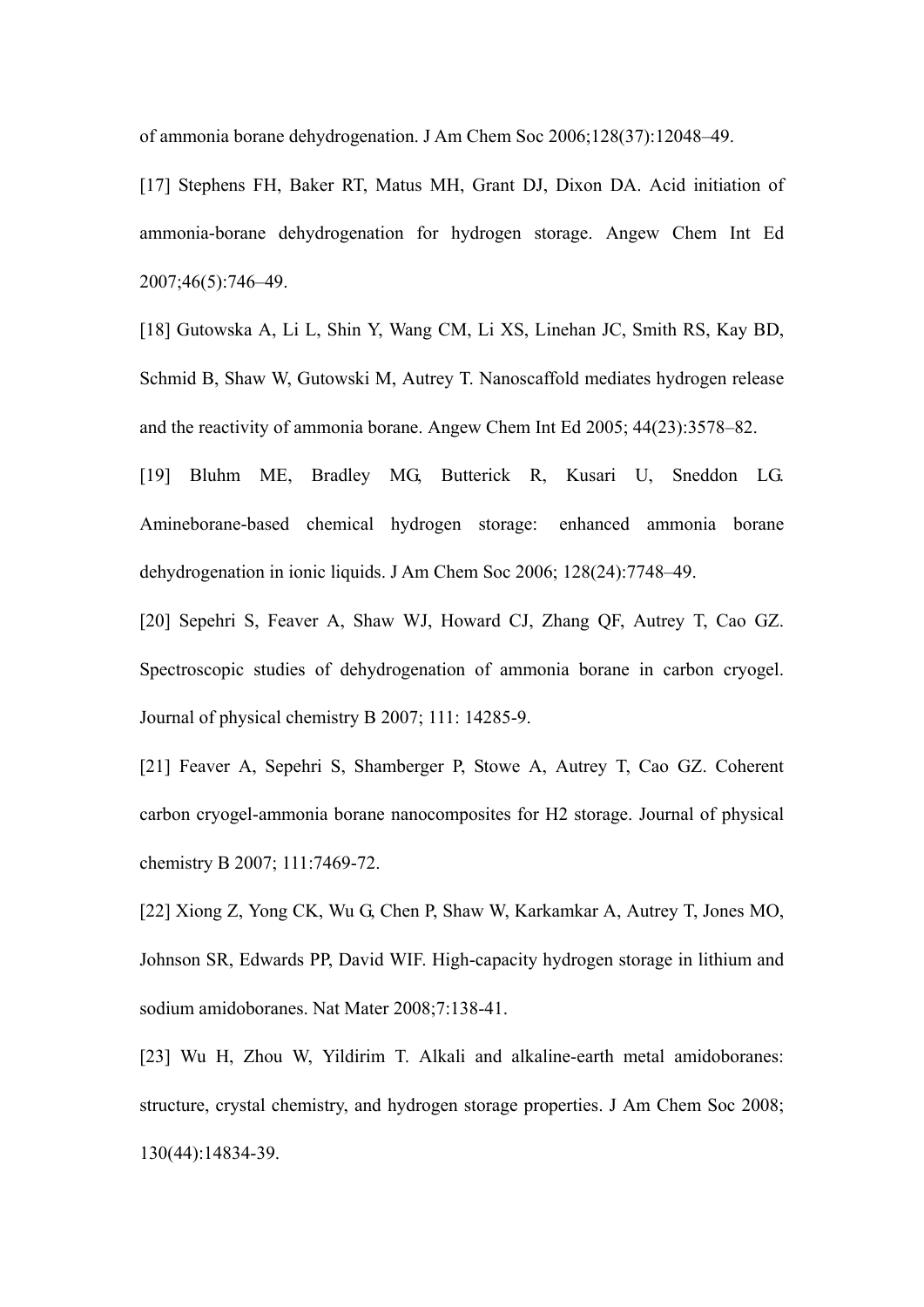[25] Kang XD, Ma LP, Fang ZZ, Gao LL, Luo JH, Wang SC, Wang P. Promoted hydrogen release from ammonia borane by mechanically milling with magnesium hydride: a new destabilizing approach. Phys Chem Chem Phys 2009, 11:2507-13.

[26] Kim DY, Lee HM, Seo J, Shin SK, Kim KS. Rules and trends of metal cation driven hydride-transfer mechanisms in metal amidoboranes. Phys Chem Chem Phys 2010, 12(20):5446-53.

[27] Luedtke AT, Autrey T. Hydrogen release studies of alkaline metal amidoboranes. Inorganic Chem 2010, 49(8):3905-10.

[28] Neiner D, Karkamkar A, Linehan JC, Arey B, Autrey T, Kauzlarich SM. Promotion of hydrogen release from ammonia borane with mechanically activated hexagonal boron nitride. J Phys Chem C 2009, 113(3):1098-1103.

[29] Diyabalanage HVK, Shrestha RP, Semelsberger TA, Scott BL, Bowden ME, Davis BL, et al. Calcium amidotrihydroborate: a hydrogen storage material. Angew Chem Int Ed 2007;46(47):8995-97.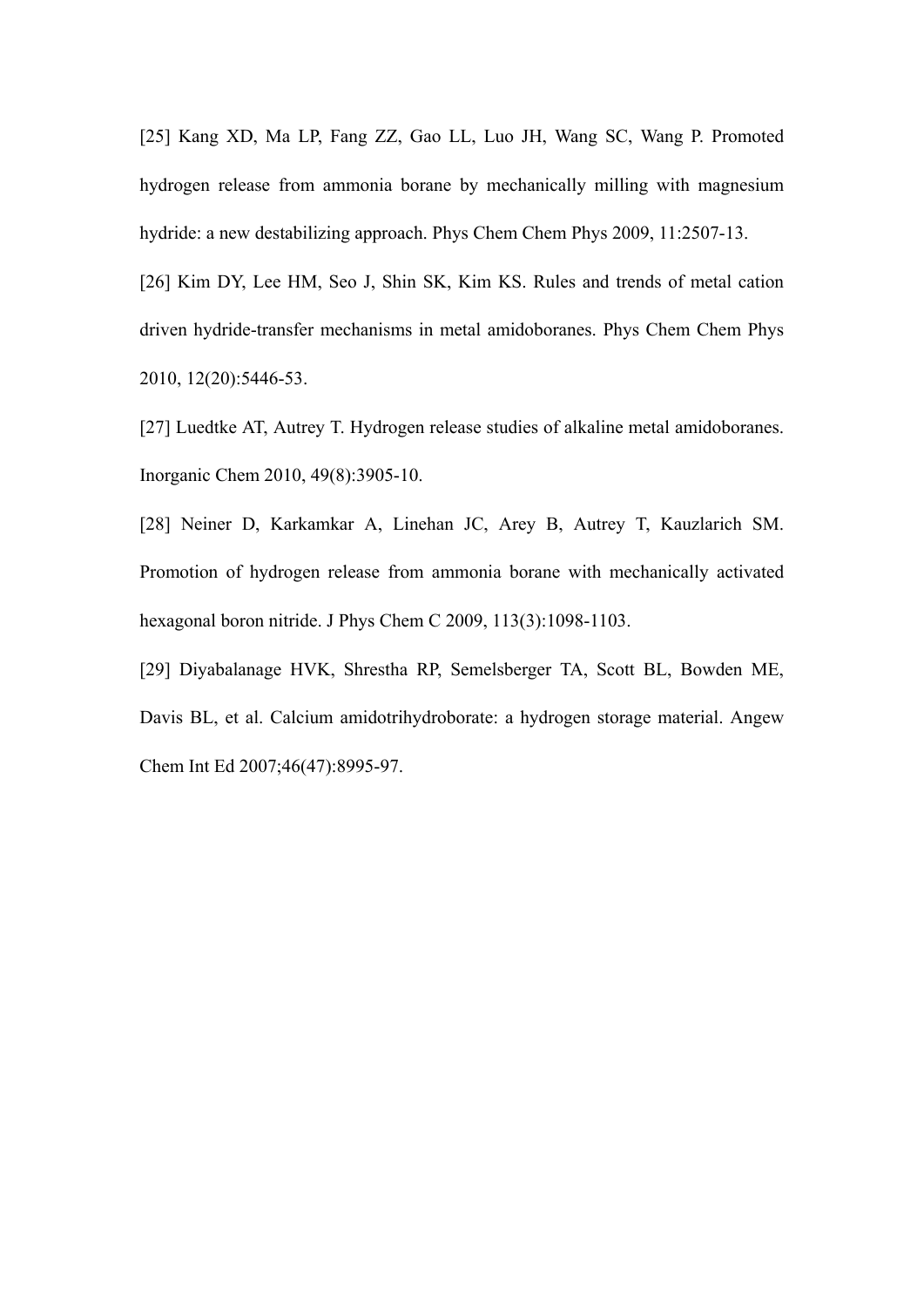# **Figure captions:**

**Fig. 1.** TG (red line) and MS (green line,  $m/e = 2$ ,  $H_2$ ; blue line,  $m/e = 17$ ,  $NH_3$ ) profiles for MgH<sub>2</sub>/AB (upper) and CaH<sub>2</sub>/AB (lower) mixtures.

**Fig. 2.** XRD patterns for a)  $NH<sub>3</sub>BH<sub>3</sub>$ , b) MgH<sub>2</sub>, c) ball milled MgH<sub>2</sub>/AB mixture, d) MgH<sub>2</sub>/AB mixture after heating (120 °C), e) CaH<sub>2</sub>, f) ball milled CaH<sub>2</sub>/AB mixture, and g) CaH<sub>2</sub>/AB mixture after heating (120 °C).

**Fig. 3.** FT-IR spectra of MgH<sub>2</sub>/AB (upper) and CaH<sub>2</sub>/AB (lower) mixtures heated at different temperature (ºC).

Fig. 4. TG profiles for MgH<sub>2</sub>/2AB (green line), MgH<sub>2</sub>/3AB (blue line) and MgH<sub>2</sub>/9AB (red line) mixture. MS profiles (top, m/e = 2, H<sub>2</sub>; bottom, m/e = 17, NH<sub>3</sub>) for MgH<sub>2</sub>/2AB (green line), MgH<sub>2</sub>/3AB (blue line) and MgH<sub>2</sub>/9AB (red line) mixture. TG profiles for CaH2/2AB (green line), CaH2/3AB (blue line) and CaH2/9AB (red line) mixture. MS profiles (top,  $m/e = 2$ , H<sub>2</sub>; bottom,  $m/e = 17$ , NH<sub>3</sub>) for CaH<sub>2</sub>/2AB (green line),  $CaH<sub>2</sub>/3AB$  (blue line) and  $CaH<sub>2</sub>/9AB$  (red line) mixture.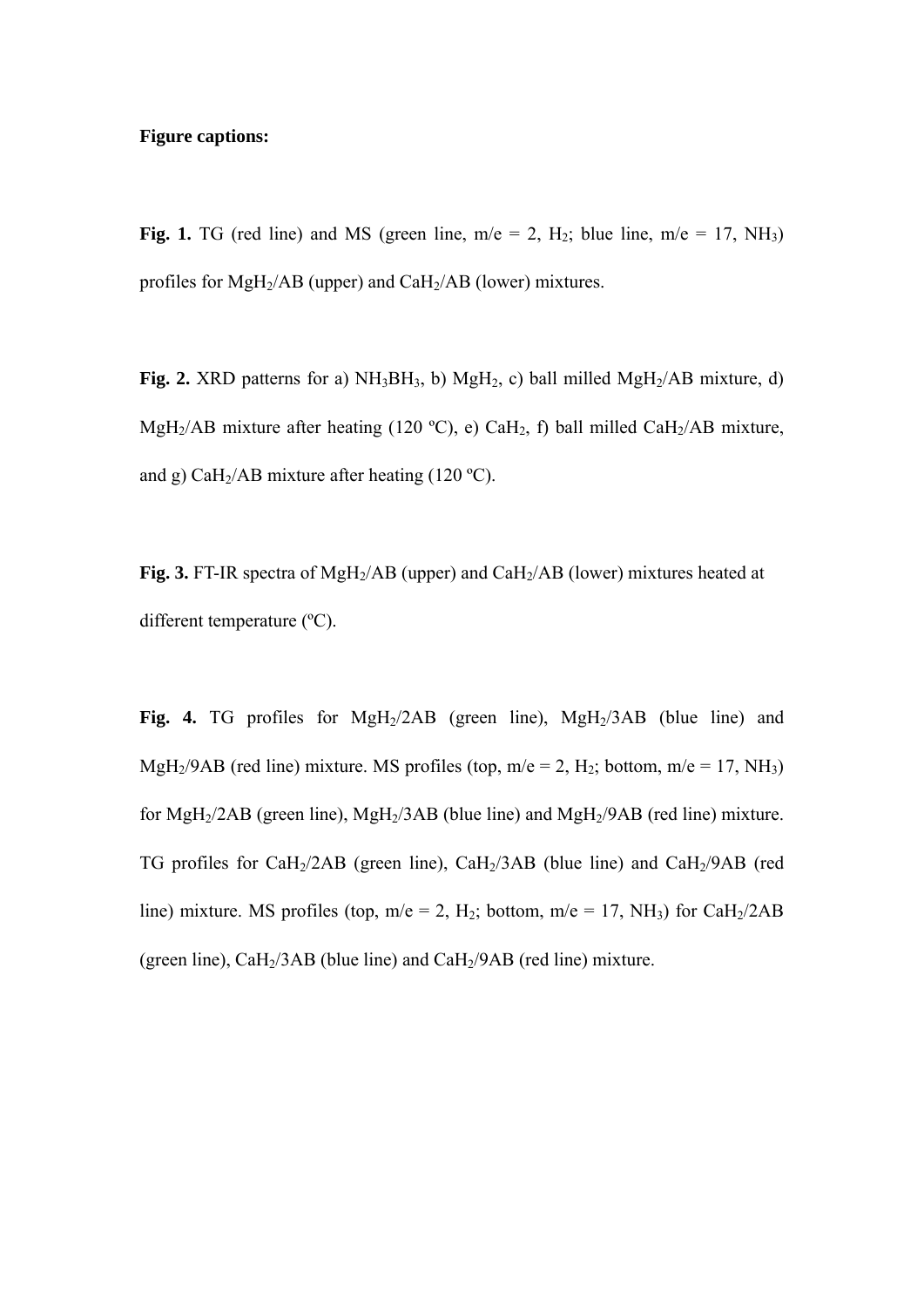

**Fig. 1.** TG (red line) and MS (green line,  $m/e = 2$ ,  $H_2$ ; blue line,  $m/e = 17$ ,  $NH_3$ ) profiles for MgH2/AB (upper) and CaH2/AB (lower) mixtures.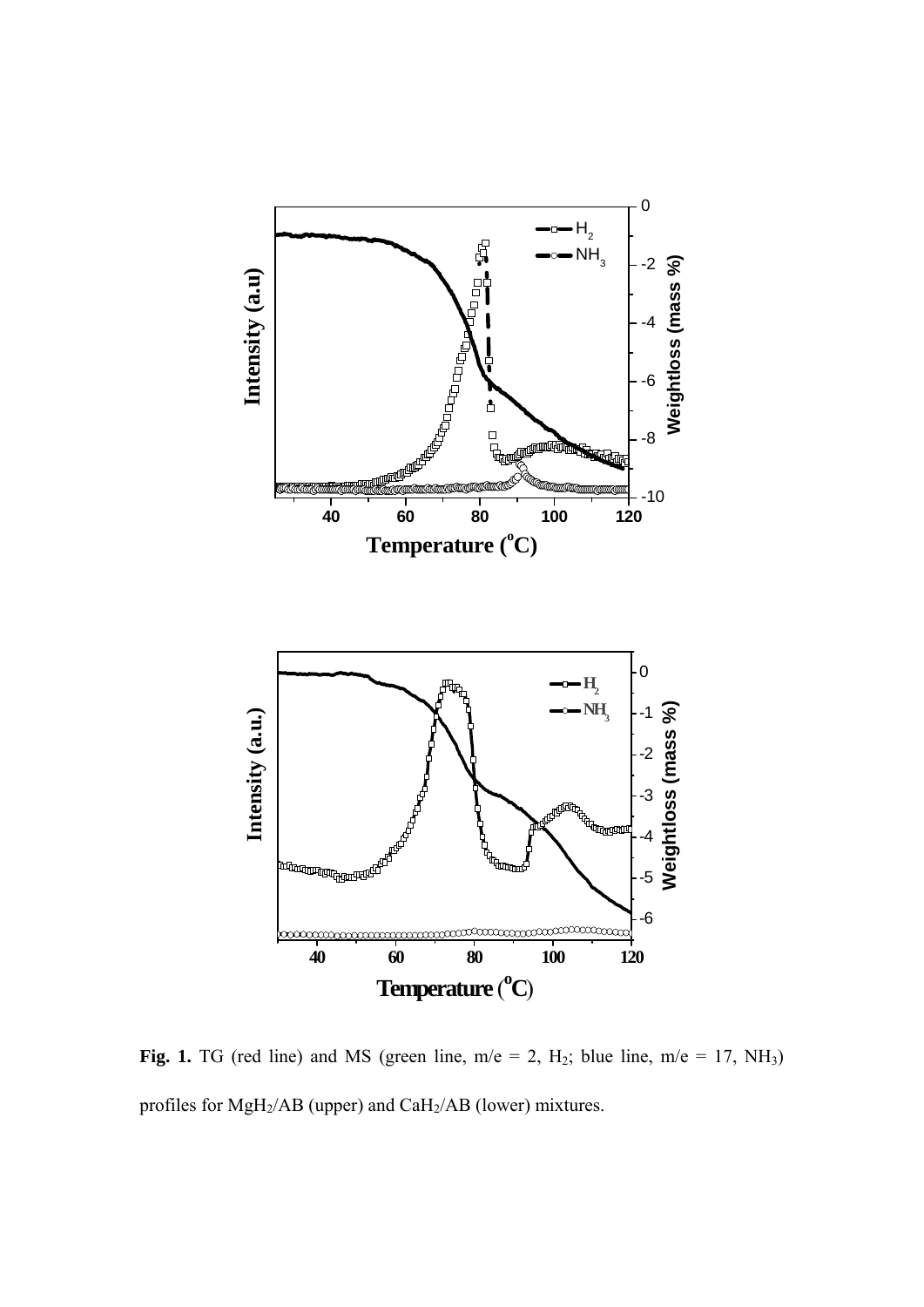

**Fig. 2.** XRD patterns for a)  $NH<sub>3</sub>BH<sub>3</sub>$ , b)  $MgH<sub>2</sub>$ , c) ball milled  $MgH<sub>2</sub>/AB$  mixture, d) MgH<sub>2</sub>/AB mixture after heating (120 °C), e) CaH<sub>2</sub>, f) ball milled CaH<sub>2</sub>/AB mixture, and g) CaH2/AB mixture after heating (120 ºC).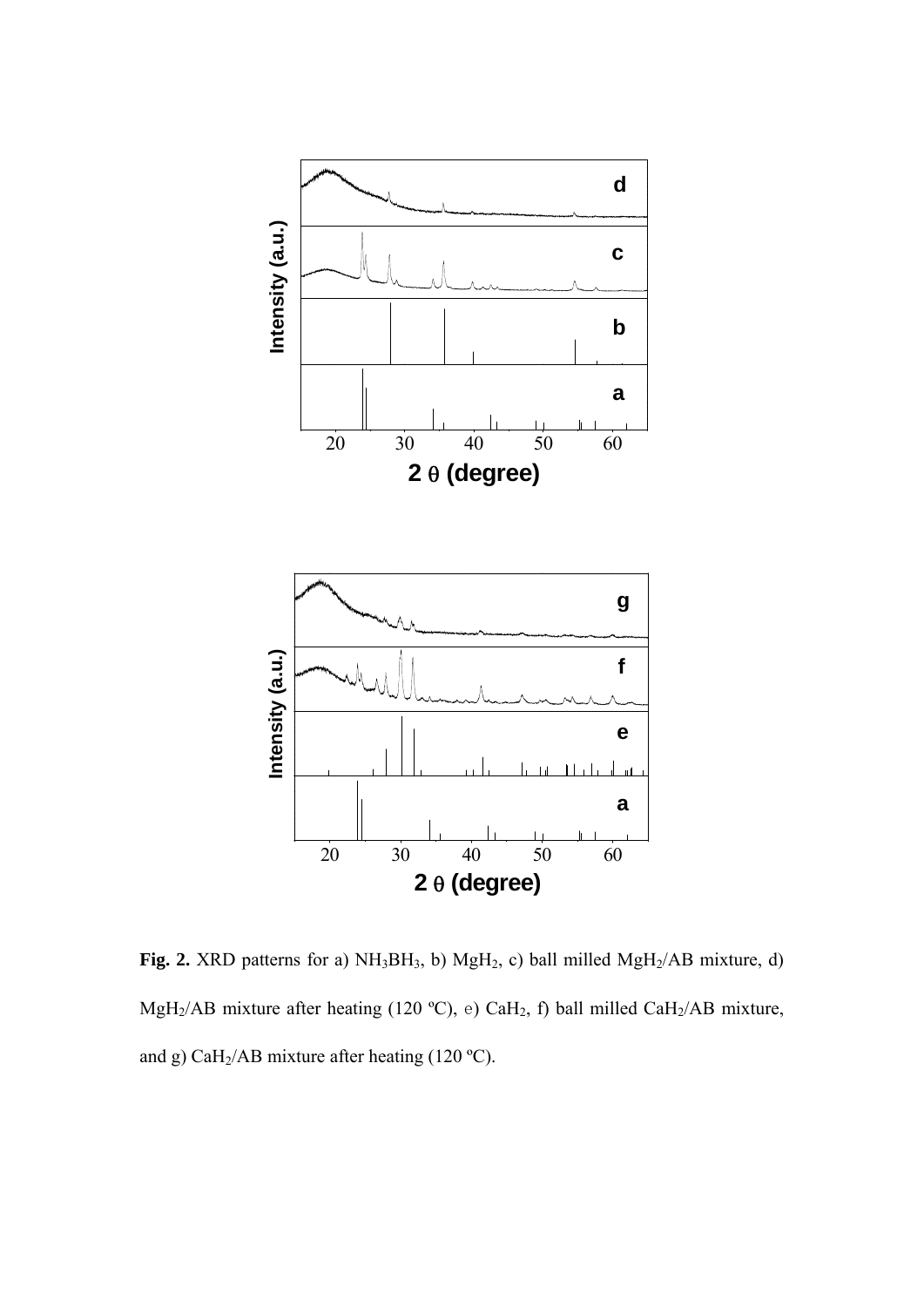

Fig. 3. FT-IR spectra of MgH<sub>2</sub>/AB (upper) and CaH<sub>2</sub>/AB (lower) mixtures heated at different temperature (ºC).